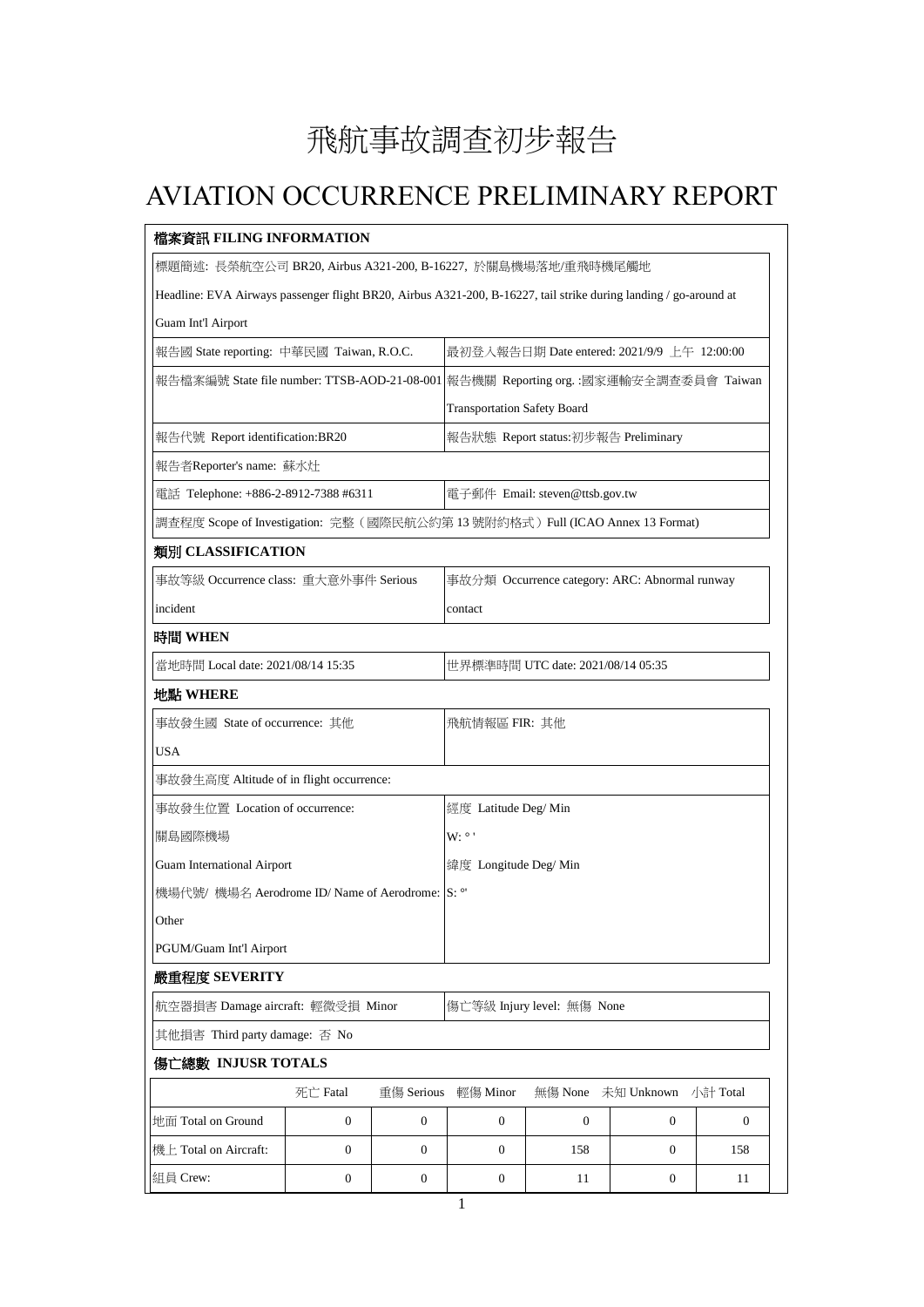| 乘客 Passengers:                                                                                         | $\mathbf{0}$                            | $\mathbf{0}$                               | $\overline{0}$                                         | 147      | $\Omega$ | 147            |  |  |  |  |  |
|--------------------------------------------------------------------------------------------------------|-----------------------------------------|--------------------------------------------|--------------------------------------------------------|----------|----------|----------------|--|--|--|--|--|
| 其他 Other:                                                                                              | $\mathbf{0}$                            | $\Omega$                                   | $\Omega$                                               | $\Omega$ | $\Omega$ | $\Omega$       |  |  |  |  |  |
| 未知 Unknown:                                                                                            | $\mathbf{0}$                            | $\overline{0}$                             | $\overline{0}$                                         | $\Omega$ | $\Omega$ | $\overline{0}$ |  |  |  |  |  |
| 總計 Total:                                                                                              | $\mathbf{0}$                            | $\Omega$                                   | $\overline{0}$                                         | 158      | $\Omega$ | 158            |  |  |  |  |  |
| -般天氣 GENERAL WEATHER CONDITIONS                                                                        |                                         |                                            |                                                        |          |          |                |  |  |  |  |  |
| 天氣條件 Weather conditions: 目視天氣 VMC<br>光線 Light conditions:白晝 Daylight                                   |                                         |                                            |                                                        |          |          |                |  |  |  |  |  |
| 航空器基本資料 AIRCRAFT IDENTIFICATION                                                                        |                                         |                                            |                                                        |          |          |                |  |  |  |  |  |
| 製造廠/型號 Manufacturer/model: AIRBUS                                                                      |                                         | 航空器登記國 State of registry: 中華民國 Taiwan, ROC |                                                        |          |          |                |  |  |  |  |  |
| <b>INDUSTRIES</b>                                                                                      |                                         |                                            |                                                        |          |          |                |  |  |  |  |  |
| 航空器序號 Aircraft Serial Number: 07344                                                                    | 國籍標誌及登記號碼Aircraft registration: B-16227 |                                            |                                                        |          |          |                |  |  |  |  |  |
| 航空器使用人 AIRCRAFT OPERATION                                                                              |                                         |                                            |                                                        |          |          |                |  |  |  |  |  |
| 使用人 Operator:長榮航空 EVA Airways                                                                          |                                         |                                            | 營運類別 Operation type:民用航空運輸業 Commercial Air             |          |          |                |  |  |  |  |  |
|                                                                                                        |                                         |                                            | Transport 定期營利 Scheduled revenue ops 國際 International  |          |          |                |  |  |  |  |  |
|                                                                                                        |                                         |                                            | 載客 Passenger                                           |          |          |                |  |  |  |  |  |
| 國際民航組織資訊 ICAO information: 無 None<br>使用人類別 Operator type: 不適用 Not applicable                           |                                         |                                            |                                                        |          |          |                |  |  |  |  |  |
| 飛航經過 HISTORY OF FLIGHT                                                                                 |                                         |                                            |                                                        |          |          |                |  |  |  |  |  |
| 最後起飛地點 Last departure point:                                                                           |                                         |                                            | 飛航階段 Flight phase: 落地 Landing                          |          |          |                |  |  |  |  |  |
| RCTP/臺灣桃園國際 Taipei/Taiwan Taoyuan<br>International                                                     |                                         |                                            | 飛航時間 Duration of flight: 4 小時 21 分鐘, 4 hour 21 minutes |          |          |                |  |  |  |  |  |
|                                                                                                        |                                         |                                            |                                                        |          |          |                |  |  |  |  |  |
| 預計降落機場 Planned destination: Other                                                                      |                                         |                                            | 事故發生於地面 Occ. on ground: 是 Yes                          |          |          |                |  |  |  |  |  |
| PGUM/關島國際機場                                                                                            |                                         |                                            |                                                        |          |          |                |  |  |  |  |  |
| 殘骸地點 TERRAIN AT WREKAAGE                                                                               |                                         |                                            |                                                        |          |          |                |  |  |  |  |  |
| 事故地形 Terrain type: 平地 Level/flat                                                                       | 事故地貌 Surface type: 其他 Other             |                                            |                                                        |          |          |                |  |  |  |  |  |
| 到達現場特殊需求 Any special requirement to reach the site: 無                                                  |                                         |                                            |                                                        |          |          |                |  |  |  |  |  |
| Nil                                                                                                    |                                         |                                            |                                                        |          |          |                |  |  |  |  |  |
| 事件 EVENTS                                                                                              |                                         |                                            |                                                        |          |          |                |  |  |  |  |  |
| 航空器操作 機尾觸地/過度仰轉, 落地/重飛                                                                                 |                                         |                                            |                                                        |          |          |                |  |  |  |  |  |
| Operational Aircraft Flight Operations Aircraft Handling Tail Strike/Over Rotation, Landing/ Go-around |                                         |                                            |                                                        |          |          |                |  |  |  |  |  |
|                                                                                                        |                                         |                                            |                                                        |          |          |                |  |  |  |  |  |
|                                                                                                        |                                         |                                            |                                                        |          |          |                |  |  |  |  |  |
|                                                                                                        |                                         |                                            |                                                        |          |          |                |  |  |  |  |  |
|                                                                                                        |                                         |                                            |                                                        |          |          |                |  |  |  |  |  |
| 簡述 NARRATIVE                                                                                           |                                         |                                            |                                                        |          |          |                |  |  |  |  |  |